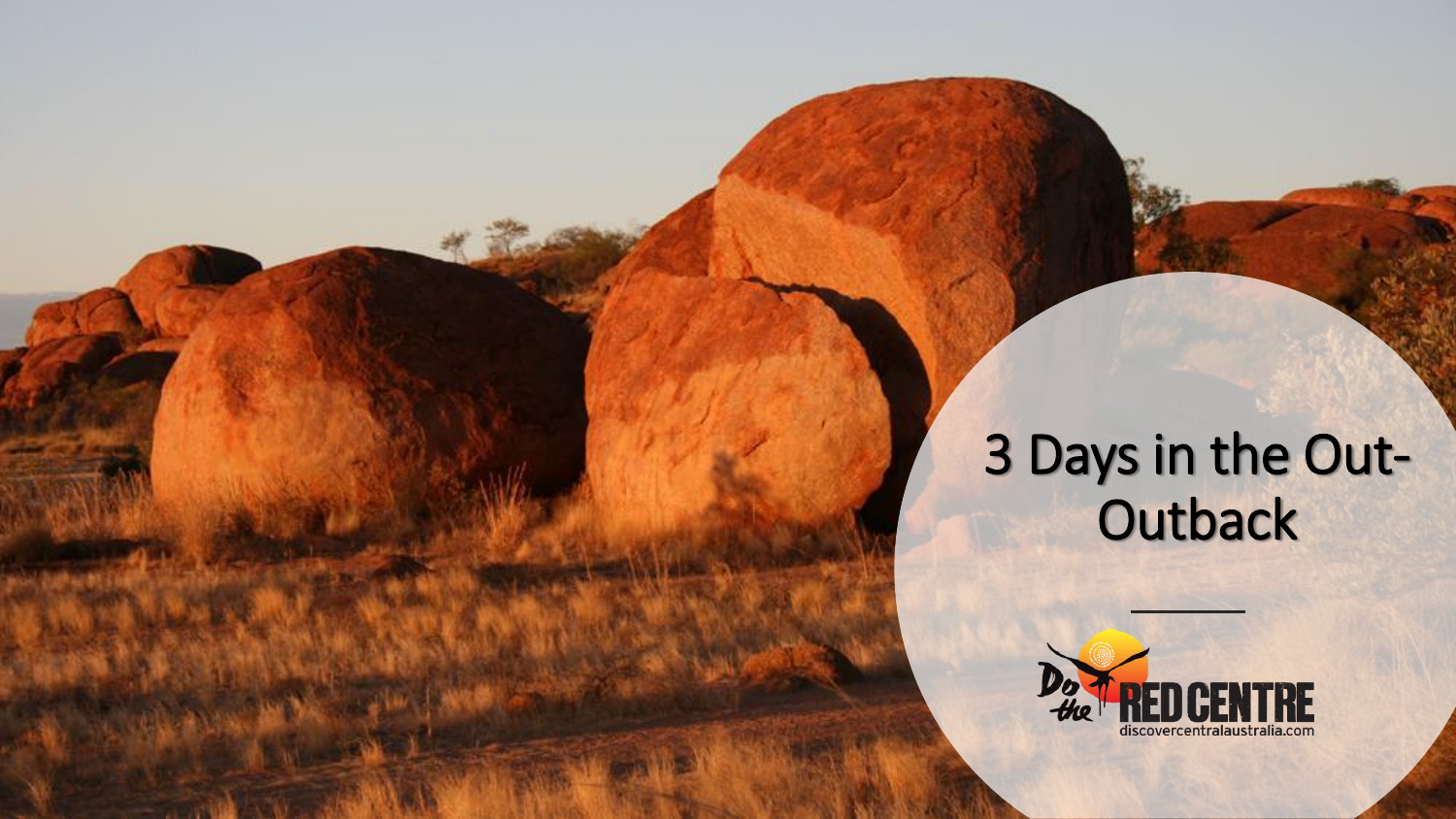

## Day 1

Rise early this morning and pack your vehicle ready to embark on your #RedCentreNT adventure! Travelling north, today's first stopover is the Tropic of Capricorn, just 30 kilometres north of Alice Springs. Be sure to get your photo taken next to the unique marker which was designed by a local Alice Springs man to mark Australia's bicentenary.

Back on the road again, take in the beautiful desert scenery as you travel north. Approximately 1 hour and 50 minutes later you will come to your next travel break, the Central Mount Stuart Historical Reserve. Stop a while and stretch your legs – you are standing in the dead centre of Australia! Visit the historical reserve that commemorates John McDouall Stuart's discovery of the Centre of Australia.

Continue onto Wycliffe Well, a very unique outback town well worth the pit stop. Known as the UFO Capital of Australia for its hundreds of reported UFO sightings - look to the skies to see if you can spot anything unusual. Hang out in the roadhouse and enjoy some refreshments as you read about the details of paranormal sightings across the shop walls and from the Wycliffe Well Guest book, where many visitors document their encounters. It is the perfect place to pick up a souvenir or two.

Drive on to the Wauchope Hotel, where you will stay tonight. Chill out this afternoon at the hotel beer garden or cool off with a dip in the swimming pool. The Wauchope Hotel offers a variety of accommodation options from motel style rooms to caravan and camp sites.

Just before sun down tonight make your way to the Karlu Karlu/Devils Marbles Conservation Reserve to witness a spectacular Central Australian sunset over the mysterious giant boulders. These ancient rock formations seem to have dropped from the skies, appearing to defy gravity. They hold a great significance for the Aboriginal people and are the subject of many Dreamtime stories. Head back to the Wauchope Hotel tonight to enjoy an excellent meal at their restaurant. Be sure to check out their extensive wine cellar and indulge in night cap before bed.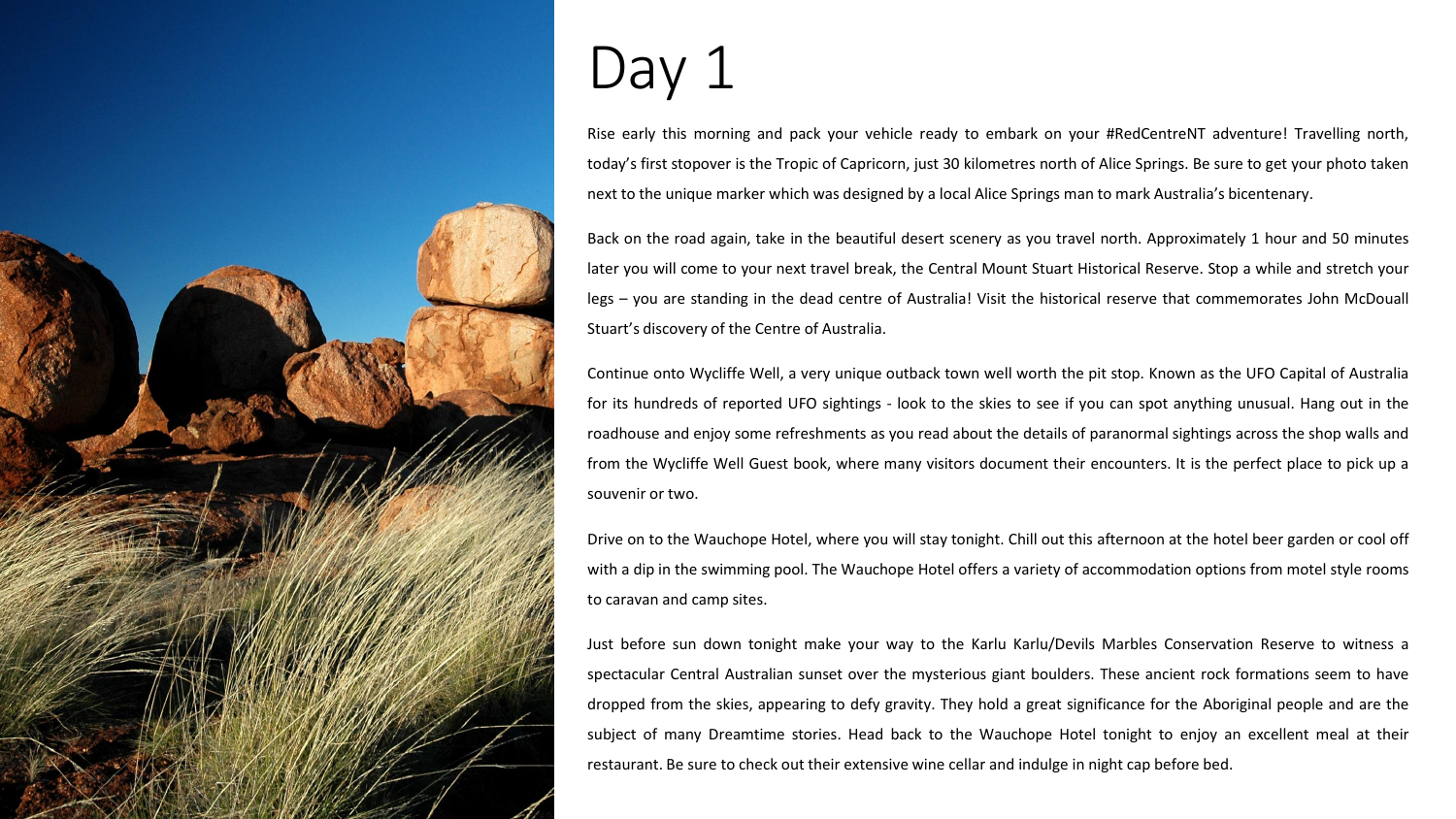

## Day 2

Enjoy a delicious cooked breakfast from the Wauchope Hotel before you hit the road again. Tennant Creek is now only just over an hours drive away. Tennant Creek has a rich gold mining and cattle droving history and has been shaped by its strong Aboriginal culture. It is a town that truly represents the real outback Australia. Apart from there being lots to learn about the Central Australian town, there is also plenty to see and do. If you are feeling lucky today, Battery Hill Mining Centre is the place you want to go, where you can even noodle for your own gold! Learn all about the outback gold rush of the 1930's and get a glimpse of what it was like living in Tennant Creek during that era. Check out the world class minerals display and also the museum display 'Freedom, Fortitude and Flies, which looks at social life at the goldfields throughout that time. Join an underground mining tour where you will get to see the machinery in action, as well as the Gold Stamp Battery, which has been fully restored and operates during tours.

Relax with lunch today down at the popular man-made lake, Tingkkarli/ Lake Mary Ann. This spot is a cool oasis just 5 kilometres north of Tennant Creek and provides a great area for swimming or canoeing. If you are feeling active, check out one of the walking paths around the lake, one of which winds its way through the beautiful Honeymoon Ranges.

Check out one of the local bakeries or café's for a snack before making your way to the Tennant Creek Telegraph Station. The historic building played a significant role in the late 1800's when the Overland Telegraph Line was being constructed and provided a refuge for linesman and travellers alike from the harsh surrounds. If you want to explore inside the historic buildings make sure you ask for the key from the Battery Hill Mining Centre.

Check into your accommodation and wind down for the evening. There are plenty of options to pick from, including motel style rooms, cabins and caravan parks. For dinner, head to the popular Eldorado Restaurant for some amazing Chinese food in the middle of the outback! You will not be disappointed.